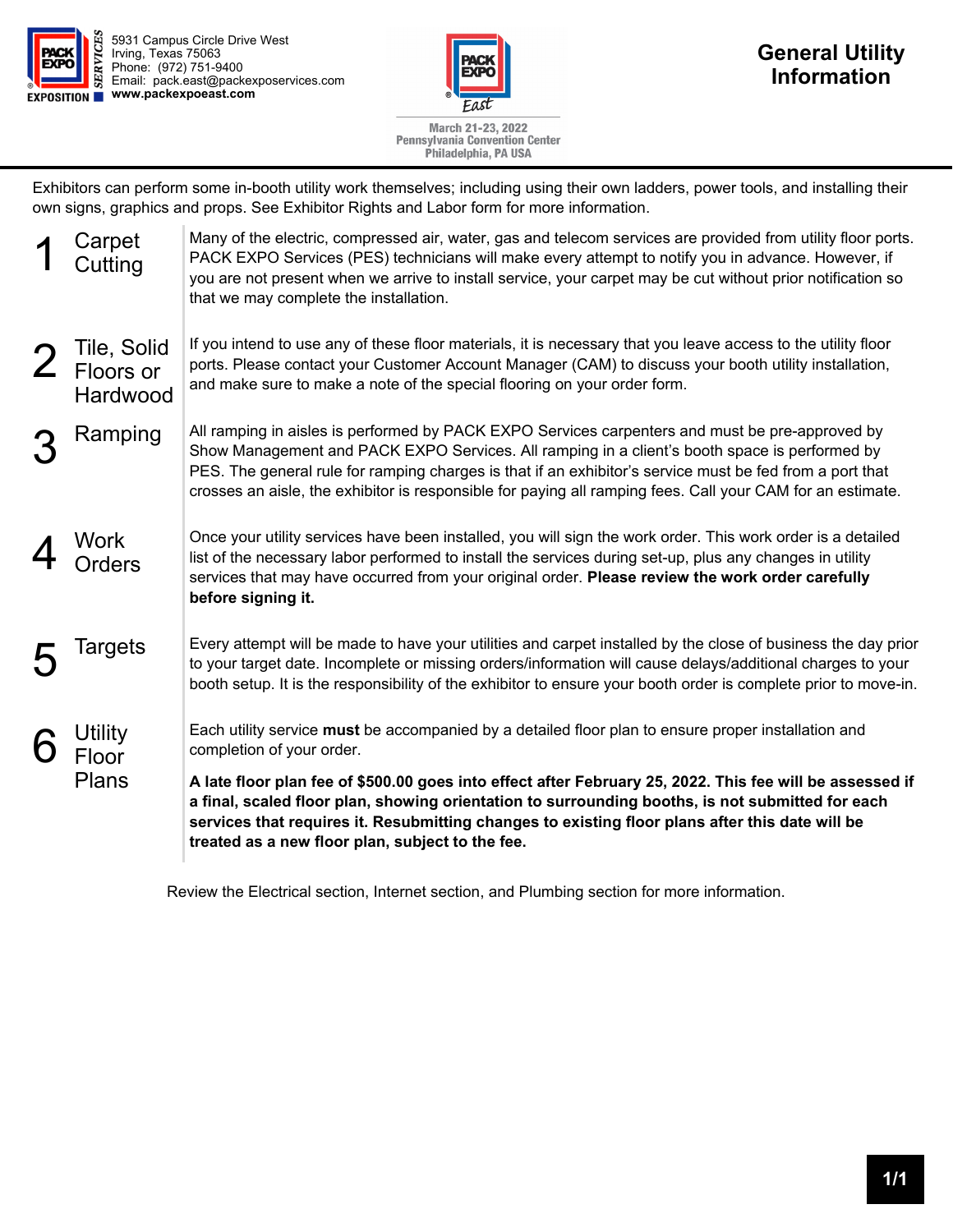

5931 Campus Circle Drive West Irving, Texas 75063 Phone: (972) 751-9400 Email: pack.east@packexposervices.com **www.packexpoeast.com** 

### **AIRLINE SERVICE PACKAGE**



March 21-23, 2022 **Pennsylvania Convention Center**  **Discount Deadline: February 7, 2022** 

|             | Philadelphia, PA USA                                                                                                                                                                                                                                                                                                                                                                                                                                                                                                                                                               |
|-------------|------------------------------------------------------------------------------------------------------------------------------------------------------------------------------------------------------------------------------------------------------------------------------------------------------------------------------------------------------------------------------------------------------------------------------------------------------------------------------------------------------------------------------------------------------------------------------------|
| General     | Determine how many pieces of equipment will need to be connected to either Air, Water, or Drain.                                                                                                                                                                                                                                                                                                                                                                                                                                                                                   |
| Information | <b>INCLUSIVE AIRLINE PACKAGE PRICING—Includes: service outlet and airline hose. floorwork, tear</b><br>out and final connection labor are also included as long as a detailed floor plan is submitted and<br>connection time is confirmed by February 25, 2022.                                                                                                                                                                                                                                                                                                                    |
|             | Air and Water are set up for two secondary services within 15 feet of original service. Floor option<br>only. Further than 15 feet away, or more than two additional locations, you must order another primary<br>drop.                                                                                                                                                                                                                                                                                                                                                            |
|             | All connections from service to equipment will be performed by PACK EXPO Services (PES) personnel<br>only.                                                                                                                                                                                                                                                                                                                                                                                                                                                                         |
|             | Inline booths and Peninsula booths will have service brought to center back at curtain line if no floor<br>plan is submitted with order. Airline sizes must be confirmed when ordering.                                                                                                                                                                                                                                                                                                                                                                                            |
|             | Island booths requesting service need to submit a detailed floor plan with order showing where<br>services need to be installed, and indicate the main drop(s). Without a floor plan, services could be<br>delayed and additional costs incurred.                                                                                                                                                                                                                                                                                                                                  |
|             | After initial services are installed, any changes to installation will be on a new labor ticket and materials<br>order.                                                                                                                                                                                                                                                                                                                                                                                                                                                            |
|             | Overhead services are available but will incur additional labor charges.                                                                                                                                                                                                                                                                                                                                                                                                                                                                                                           |
|             | PES is not responsible for moisture, oil, water, drop or increase in pressure in lines to equipment.                                                                                                                                                                                                                                                                                                                                                                                                                                                                               |
|             | Exhibitors should provide their own filters, dryers or other equipment as needed.                                                                                                                                                                                                                                                                                                                                                                                                                                                                                                  |
|             | No compressors are allowed on the show floor other than those supplied by PES.                                                                                                                                                                                                                                                                                                                                                                                                                                                                                                     |
|             | PES reserves the right to size air services by supplied CFM's required for each outlet:                                                                                                                                                                                                                                                                                                                                                                                                                                                                                            |
|             | 1/4" Line = 75 SCFM @ 90 PSI<br>1/2" Line = 303 SCFM @ 90 PSI<br>3/4" Line = 682 SCFM @ 90 PSI                                                                                                                                                                                                                                                                                                                                                                                                                                                                                     |
|             | You must specify line size used per outlet when placing your order.                                                                                                                                                                                                                                                                                                                                                                                                                                                                                                                |
|             | Minimum line size for water and/or drain service is 1/2" nominal.                                                                                                                                                                                                                                                                                                                                                                                                                                                                                                                  |
|             | All air services shut down one (1) hour after show close.                                                                                                                                                                                                                                                                                                                                                                                                                                                                                                                          |
|             | PES is not responsible for discoloration, taste, sediment or drop in water pressure.                                                                                                                                                                                                                                                                                                                                                                                                                                                                                               |
|             | Pricing Excludes: Ramping which is time and material cost, any applicable fees or taxes, any above<br>and beyond the normal requests for hardware, specific brand products, pressure regulator valve<br>installations, and/or major equipment/machinery retro fitting and assembly. Any and all work requested<br>to be done outside of the outlet service scope of work. This will be done at the published hourly labor<br>rates and thus noted on change order or supplemental work tickets which will be signed by the<br>exhibitor(s) as the work is performed and completed. |
|             | There is a late fee of \$500.00 for any floorplan received after February 25, 2022.                                                                                                                                                                                                                                                                                                                                                                                                                                                                                                |
|             | ***A floorplan is required for all airlines and water/drain outlets. The floorplan needs to show<br>what booths are on each side of exhibitor booth, and indicate where each airline or outlet type is<br>needing to be installed. The quantity of each outlet type ordered needs to match the floorplan. A<br>correct floorplan needs to be submitted by February 25, 2022, or a \$500 fee will be added to your<br>billing. Floorplan revisions after February 25, 2022, will also be considered late, and will be<br>charged the \$500 late floorplan fee.***                   |
|             |                                                                                                                                                                                                                                                                                                                                                                                                                                                                                                                                                                                    |

Refer to the union jurisdictions and exhibitor rights forms for more information.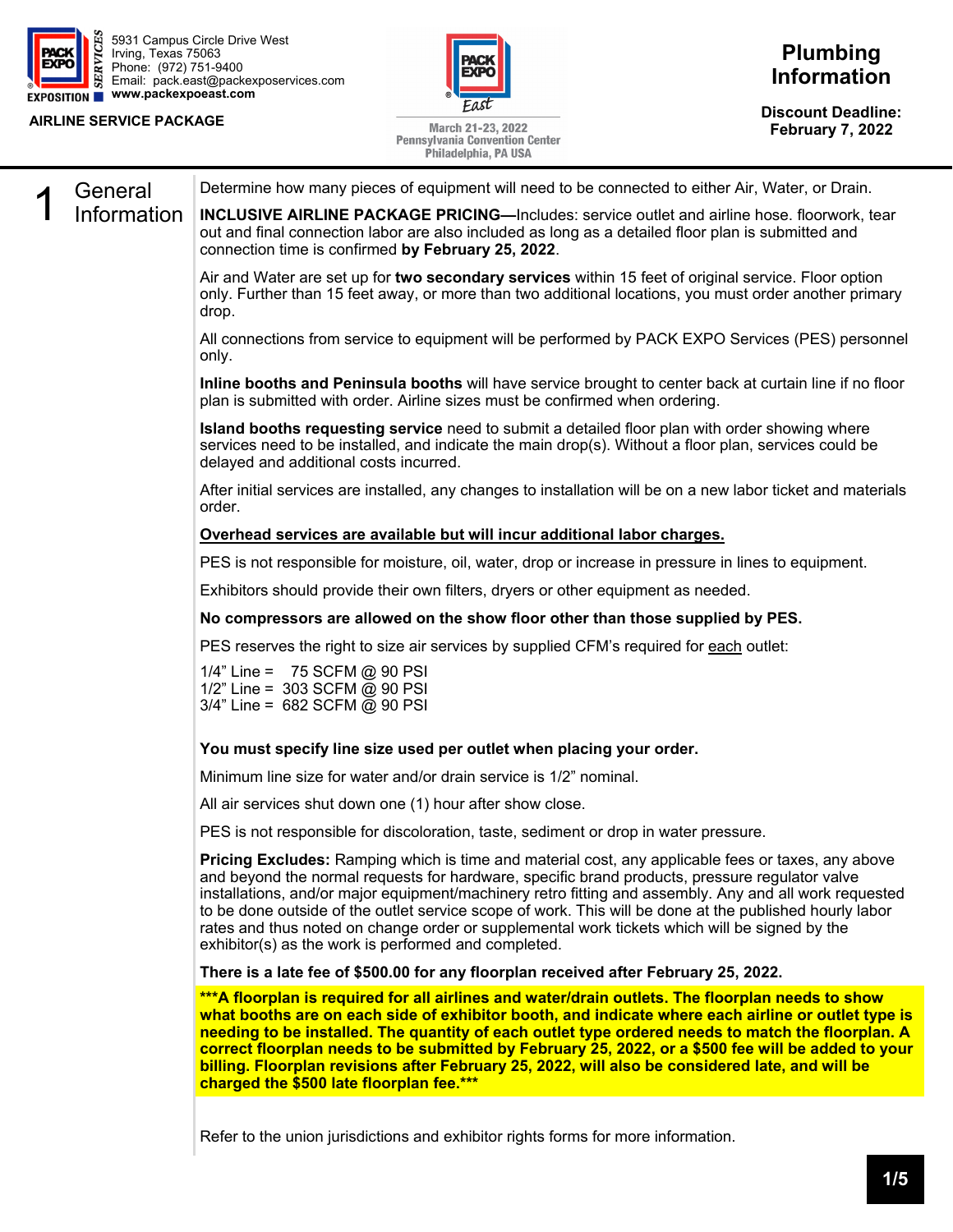



**Discount Deadline: February 7, 2022** 

March 21-23, 2022 **Pennsylvania Convention Center** Philadelphia, PA USA

#### 2 Terms and Conditions **1. INSTRUCTION FOR COMPLETING ORDER FORM**  a. Order must be typed or clearly printed, illegible forms will delay processing. b. Services requested at location other than back of booth must include proper forms and floor plans with booth orientation. **c.** For services and equipment not listed on the service order form, call the PES Service for availability and quotes at (972) 751-9400 or e-mail **pack.east@packexposervices.com.**

# **2. PAYMENT TERMS & CONDITIONS**

- a. Full payment is due with service order. Credit Card Pre-authorization for on site charges, labor and materials is required when placing an order. Acceptable forms of payment are: company check (drawn on a U.S. bank) payable to **PACK EXPO Services** (PES), wire transfer and accepted credit cards. Service orders will not be processed without payment.
- b. Advance rates will be applicable to service orders complete with payment in full received by February 7, 2022. **Service orders received after February 7, 2022, or orders received without payment will be billed at the standard rate.**
- c. Outstanding balance for services will be automatically billed to the credit card on file.
- d. Credit will not be given for service installed and not used. Services canceled after February 27, 2022, are subject to a cancellation fee of 25%.
- e. A \$25.00 handling charge will be assessed for returned checks due to insufficient funds.
- f. Rates are based on current wages and are subject to change without notice.
- g. **Claims** regarding services provided by PES will not be considered unless filed by customer issued prior to the close of show.
- h. **Refunds** of overpayments will be issued by submitting requests to PES within 30-days of the close of final invoicing.
- i. **International** exhibitors are required to make 100% pre-payment for services. Payment may be made by check in U.S. funds drawn on a U.S. bank or by approved credit card.
- j. For companies exempt from sales tax, PES requires an exemption certificate for the Commonwealth of Pennsylvania. Resale Certificates are not valid unless re-billing charges to customers.

# **3. EXPLANATION OF SERVICE**

- a. Rates shown for services are for the duration of event and includes installation to exhibitor booth in the most convenient manner, in most cases to the back center of an in line booth or perimeter of island and peninsula booths. All services originate from the floor unless otherwise noted or requested.
- b. Advance orders will be installed based on the schedule determined by PES. On site orders will be processed in the order that they are received at the PES Service Desk.
- c. Air services will be turned off one-hour after the close of show each day and restored one-hour prior to opening. For refrigeration, electronics and circulation pumps, 24-hour refrigeration is available.

# **4. RULES & REGULATIONS FOR SERVICES**

- a. Services provided may not be shared by multiple exhibits.
- b. All materials and equipment furnished by PCCA and/or PES shall remain the property of PCCA/ASM and/or PES.
- c. PES is authorized to cut floor coverings to gain access to utility floor ports and permit the installation of service.
- d. PES is not responsible for interruption or fluctuation of services.
- e. All equipment provided by customer shall be compliant with the National and Philadelphia Electrical and Building Codes and PCCA safety standards. All equipment is subject to inspection and approval by PCCA prior to connection to service.
- f. Customer is responsible for any lost or damaged equipment supplied by the PCCA..

# **RATES SUBJECT TO CHANGE.**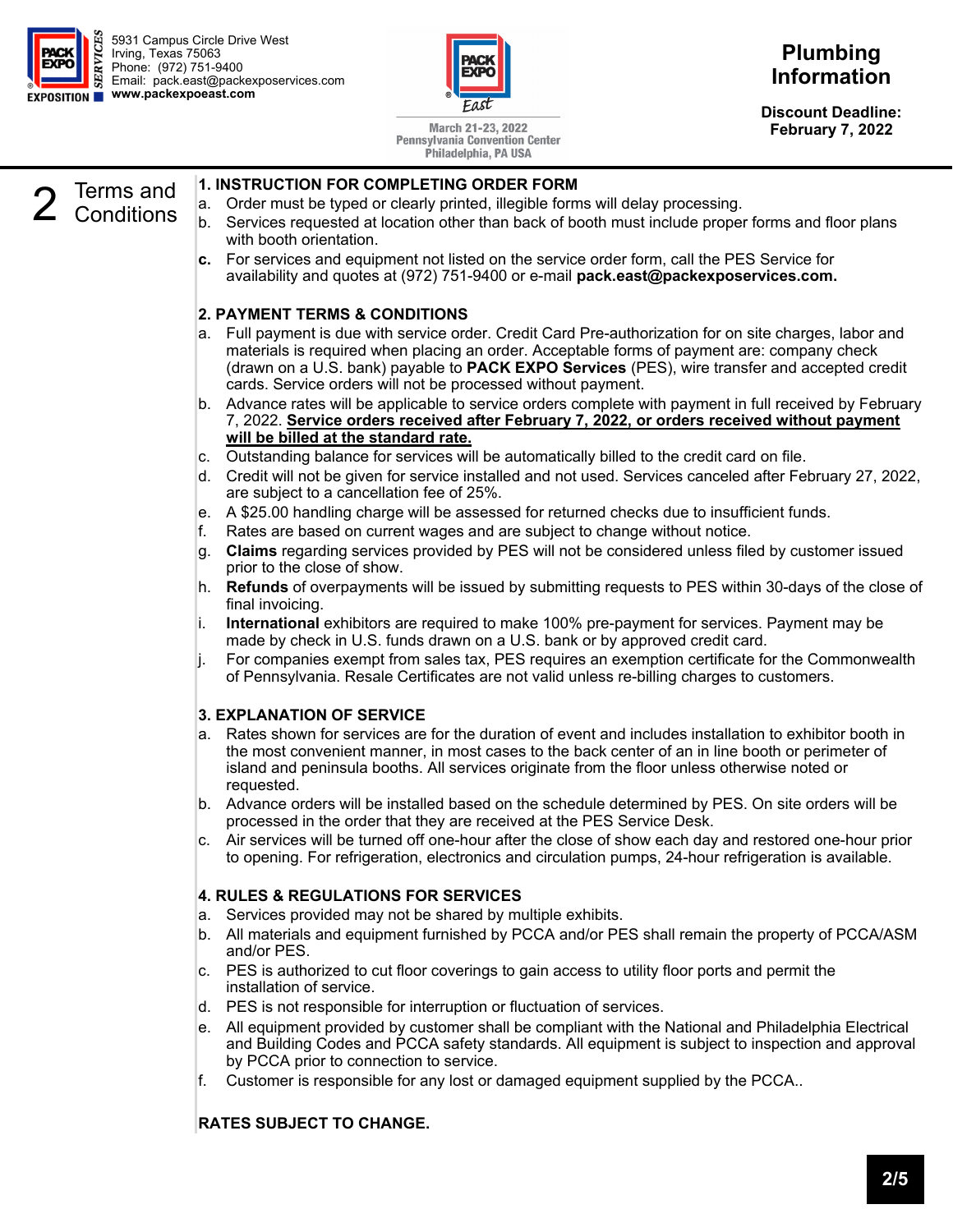



# **Plumbing Service**

**Discount Deadline: February 7, 2022** 

March 21-23, 2022 **Pennsylvania Convention Center** Philadelphia, PA USA

|                            |                                                                                                         | Qty | <b>Advanced</b><br><b>Rate per Unit</b> | <b>Standard</b><br><b>Rate per Unit</b> | <b>Total</b> |
|----------------------------|---------------------------------------------------------------------------------------------------------|-----|-----------------------------------------|-----------------------------------------|--------------|
| Plumbing<br><b>Service</b> | 1/4" Main Airline w/ Shutoff<br>(75 SCFM @ 90 PSI)                                                      |     | \$ 886.60<br>X.                         | $$1,266.60 =$                           |              |
|                            | Additional 1/4" Airline Connection (w/in 15' of<br>Main Airline Outlet) (75 SCFM @ 90 PSI)              |     | \$524.70<br>X.                          | \$749.60<br>$=$                         |              |
|                            | 1/2" Main Airline w/ Shutoff<br>(303 SCFM @ 90 PSI)                                                     |     | 886.60<br>\$<br>X.                      | \$1,266.60<br>$=$                       |              |
|                            | Additional 1/2" Airline Connection (w/in 15' of<br>Main Airline Outlet) (303 SCFM @ 90 PSI)             |     | X \$ 524.70                             | \$749.60                                |              |
|                            | 3/4" Main Airline w/ Shutoff (682 SCFM @ 90<br>PSI) MUST BE ORDERED IN ADVANCE OF<br><b>SHOW DATES.</b> |     | \$979.00<br>X.                          | \$1,398.60<br>$=$                       |              |
|                            | Additional 3/4" Airline Connection (w/in 15' of<br>Main Airline Outlet) (682 SCFM @ 90 PSI)             |     | \$<br>561.00<br>X.                      | \$801.45<br>$=$                         |              |
|                            | 1/2" Water Line w/ Shutoff                                                                              |     | \$<br>231.00<br>X.                      | \$330.00<br>$=$                         |              |
|                            | Additional 1/2" Water Line w/ Shutoff                                                                   |     | \$<br>126.50<br>X.                      | 180.70<br>\$<br>$=$                     |              |
|                            | 3/4" Drain Line                                                                                         |     | 231.00<br>\$<br>X.                      | 330.00<br>\$<br>$\qquad \qquad =$       |              |
|                            | Additional 3/4" Drain Line                                                                              |     | 126.50<br>\$.<br>X.                     | \$<br>180.70<br>$\equiv$                |              |
|                            | Supplemental Pressure Tank (Tank(s) will be<br>located in booth.)                                       |     | \$<br>27.50<br>X.                       | 39.30<br>\$<br>$=$                      |              |
|                            | Water Fill and Drain up to 200 Gallons                                                                  |     | \$<br>187.00<br>X.                      | \$<br>267.15<br>$=$                     |              |
|                            | Additional 100 Gallons Water Fill and Drain<br>(Labor Additional)                                       |     | 77.00<br>X.<br>S                        | \$110.00<br>$=$                         |              |

**PES do not stock bottled gasses on premise. Call your Customer Account Manager for a list of our available gases.** 

**Many gases require a minimum of two weeks advance notice, please plan accordingly.** 

#### **SCHEDULE ESTIMATED MACHINE HOOKUP DATE/TIME ON THE FOLLOWING PAGE.**

PACK EXPO Services (PES) has been retained by PMMI to provide a single source contact for Exhibitor Services. The Utility Services provided by Pennsylvania Convention Center are being processed by PES. Pennsylvania Convention Center rates have been adjusted to include a cumulative Service Charge. Pennsylvania Convention Center is not responsible for errors or omissions for services requested, or payments made to PES or refunds due from PES.

**Cancellation Policy:** Services canceled after February 27, 2022, are subject to a cancellation fee of 25%. Credit will not be given after installation.

| <b>ADDITIONAL INFORMATION</b>                                                                                                                                                           | <b>CALCULATING YOUR TOTAL</b>                                                                                                                                        |  |  |  |  |  |  |  |  |
|-----------------------------------------------------------------------------------------------------------------------------------------------------------------------------------------|----------------------------------------------------------------------------------------------------------------------------------------------------------------------|--|--|--|--|--|--|--|--|
| An air and water floor plan must be provided with this order.<br>See page 5.<br>Attached<br>To Follow (Must be received by Disc. Deadline for Advance Rate)<br><b>Standard Location</b> | Subtotal<br>Taxes and Fees Multiplied by 8% of Subtotal<br>Late Floorplan Fee (received after 2/25/22)<br>\$500.00<br>*See page 1/5 for requirements<br><b>Total</b> |  |  |  |  |  |  |  |  |
| <b>Exhibiting Company:</b>                                                                                                                                                              | Booth Number:                                                                                                                                                        |  |  |  |  |  |  |  |  |
| Print Name:                                                                                                                                                                             | Date:                                                                                                                                                                |  |  |  |  |  |  |  |  |

Authorizer's Signature: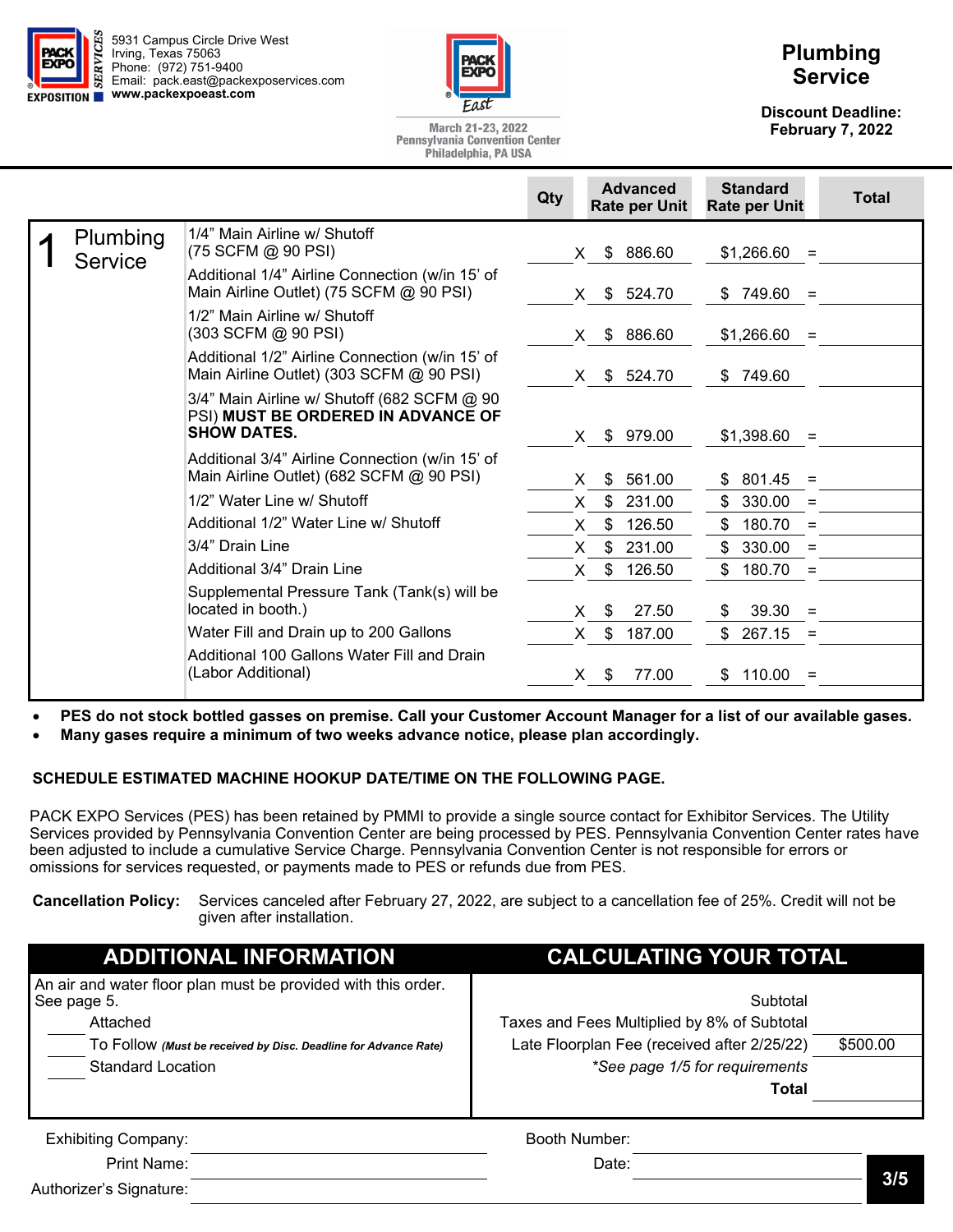

5931 Campus Circle Drive West Irving, Texas 75063 Phone: (972) 751-9400 Email: pack.east@packexposervices.com **EXPOSITION** WWW.packexpoeast.com



March 21-23, 2022 **Pennsylvania Convention Center** Philadelphia, PA USA

# **Plumbing Labor**

**Discount Deadline: February 7, 2022 (excludes labor)** 

| per Hour |
|----------|
| \$165.90 |
| \$248.85 |
| \$331.80 |
|          |

# **PES AUTHORIZED TO LAY LINES UNDER CARPET—PROCEED WITHOUT EXHIBITOR SUPERVISION**

**(Credit card authorization MUST be completed and a plumbing floor plan MUST be provided.)** 

**PES TO PROCEED ONLY UNDER EXHIBITOR SUPERVISION** 

**(Per attached floor plan on DATE and TIME indicated below. Exhibitor must report to Service Center to sign out labor.)** 

**Install lines under carpet:** Date: \_\_\_\_\_\_\_\_\_\_\_\_\_\_\_\_\_\_\_\_\_\_\_\_\_\_\_\_\_Time: \_\_\_\_\_\_\_\_\_\_\_\_\_\_\_\_

**To make final connections:** Date: **Letter and Structure Time: Time:**  $\blacksquare$ 

It is important to schedule hookup labor to ensure that labor is available when needed.

#### **REQUESTED START TIMES—GUARANTEED ONLY WHERE LABOR IS REQUESTED FOR THE 8:15 AM START OF THE WORKDAY UNLESS THE OFFICIAL SET UP TIME BEGINS LATER IN THE DAY.**

PACK EXPO Services (PES) has been retained by PMMI to provide a single source contact for Exhibitor Services. The Utility Services provided by Pennsylvania Convention Center are being processed by PES. Pennsylvania Convention Center rates have been adjusted to include a cumulative Service Charge. Pennsylvania Convention Center is not responsible for errors or omissions for services requested, or payments made to PES or refunds due from PES.

**Cancellation Policy:** Services canceled after February 27, 2022, are subject to a cancellation fee of 25%. Credit will not be given after installation.

| <b>ADDITIONAL INFORMATION</b>                                                            | <b>CALCULATING YOUR TOTAL</b> |          |     |
|------------------------------------------------------------------------------------------|-------------------------------|----------|-----|
| An air and water floor plan must be provided with this order.<br>See page 5.<br>Attached |                               |          |     |
| TO FOIIOW (Must be received by Disc. Deadline for Advance Rate)                          |                               |          |     |
| <b>Standard Location</b>                                                                 |                               | Subtotal |     |
|                                                                                          |                               |          |     |
| <b>Exhibiting Company:</b>                                                               | Booth Number:                 |          |     |
| Print Name:                                                                              | Date:                         |          |     |
| Authorizer's Signature:                                                                  |                               |          | 4/5 |